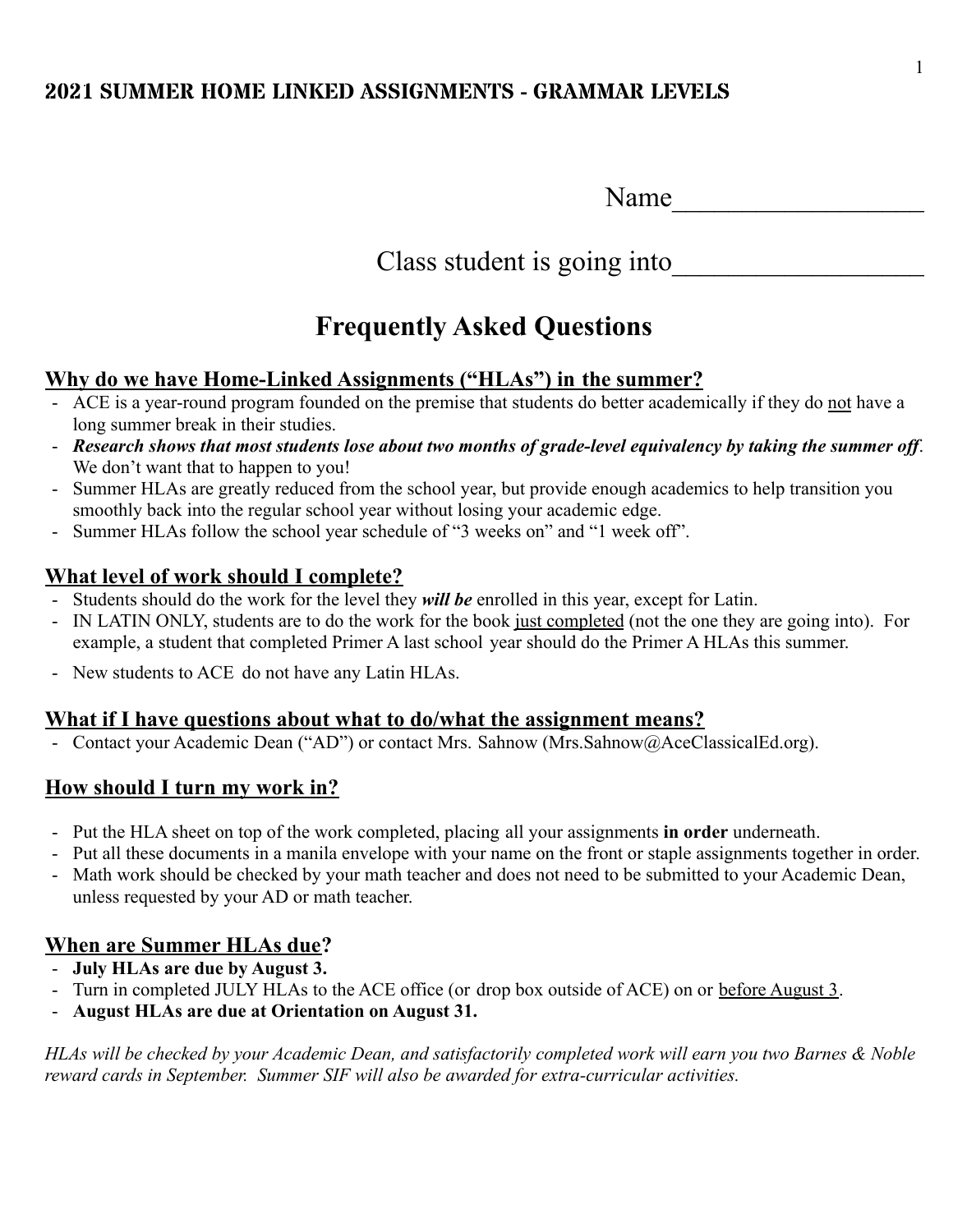#### **What if I don't complete all my HLAs?**

- Submission of completed HLAs finalizes student enrollment in ACE. Do your work, keep your place in ACE!  $\odot$
- *Incomplete Summer HLAs will result in Homework Club on Week 1.*

# **Other Important Information**

#### **Reading Contest (optional):** Join in the fun! Read, read, read! We have 4 contest levels!

- The students that read the most pages (in grade appropriate books) in Pre-Reader Grammar B, Grammar C & D, Dialectic 1 & 2, Dialectic 3 & Rhetoric will receive a grand prize!
- The contest runs all summer (write books & # of pages read on your *Reading Log*).

### **Multiplication Tables:**

- All Grammar D and up students (including returning students, even if you have previously passed this test) must pass the multiplication test in October, which is very important to cut down on math homework time.
- Students who have not passed that test in October will attend Homework Club for help studying these until they pass. Multiplication drills are included to help you prepare, if needed.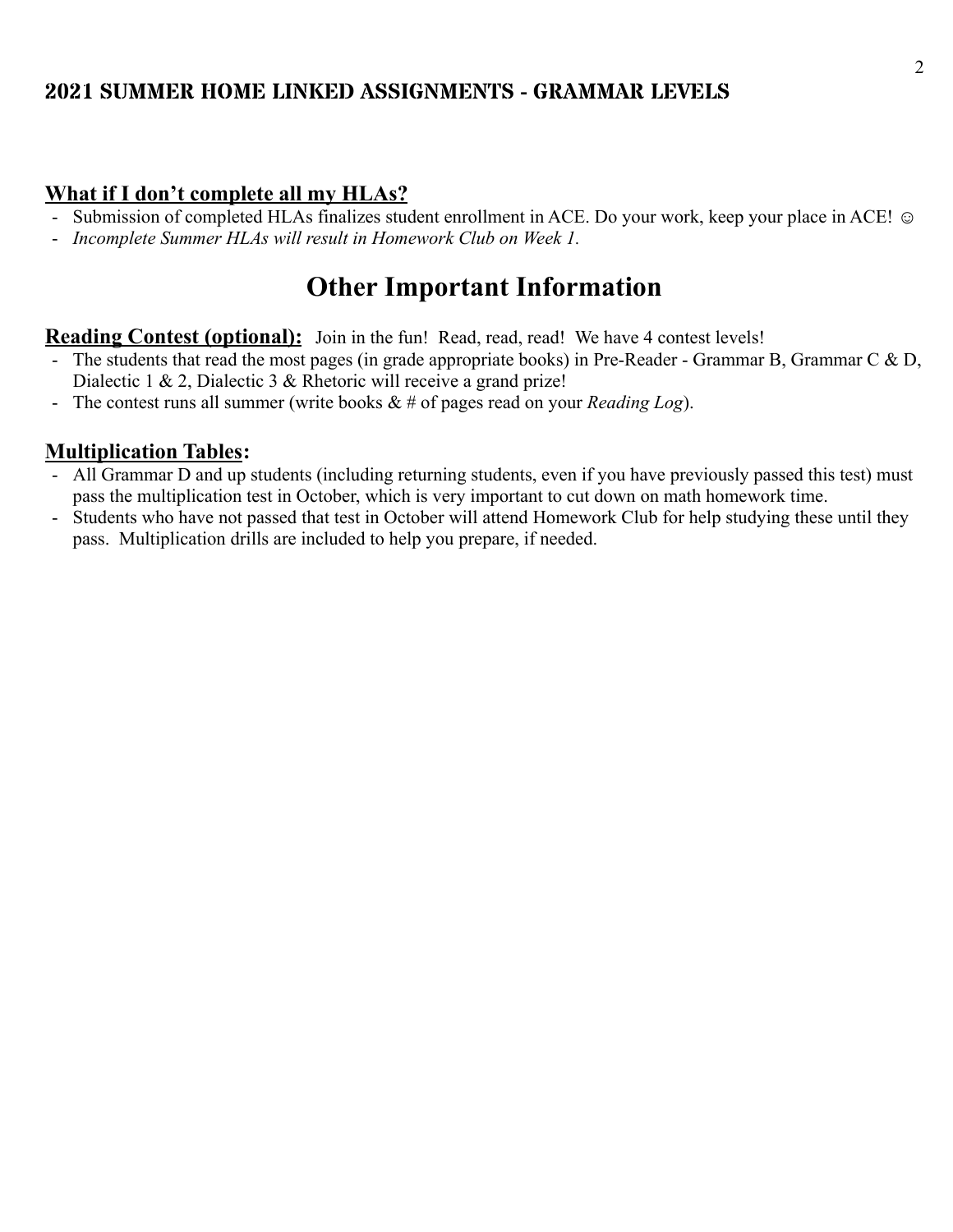| <b>JULY ASSIGNMENTS</b>                                                                                                                                                                                                                                                                          | <b>Parent Initial</b><br><b>Verifying</b> |
|--------------------------------------------------------------------------------------------------------------------------------------------------------------------------------------------------------------------------------------------------------------------------------------------------|-------------------------------------------|
|                                                                                                                                                                                                                                                                                                  | Completion                                |
| <b>Week 1: July 5-9</b><br>Remember-These assignments are due on or before August 3.                                                                                                                                                                                                             |                                           |
| <b>MATH CLASSES: TUESDAY, JULY 6</b>                                                                                                                                                                                                                                                             |                                           |
| AM CLASS: 10:00 - 12:00 noon @ ACE                                                                                                                                                                                                                                                               |                                           |
| PM CLASS: 1:00-3:00 p.m. @ ACE                                                                                                                                                                                                                                                                   |                                           |
| Or, join via Google Meet                                                                                                                                                                                                                                                                         |                                           |
| Or, watch the recording on your own schedule                                                                                                                                                                                                                                                     |                                           |
| <b>CHARACTER</b>                                                                                                                                                                                                                                                                                 |                                           |
| Be prepared to recite from memory on the first week of class:                                                                                                                                                                                                                                    |                                           |
| Truthfulness - Earning future trust by accurately reporting past facts.                                                                                                                                                                                                                          |                                           |
| *I will tell the truth.                                                                                                                                                                                                                                                                          |                                           |
| *I will encourage others to tell the truth.                                                                                                                                                                                                                                                      |                                           |
| *I will not cheat or steal.                                                                                                                                                                                                                                                                      |                                           |
| *I will admit when I am wrong.                                                                                                                                                                                                                                                                   |                                           |
| *I will not exaggerate to make things seem different than they are.                                                                                                                                                                                                                              |                                           |
| <b>Grammar <math>A - B</math>:</b> Complete 2 meeting strips.<br><b>Grammar C &amp; up:</b> Complete multiplication drill (see Appendix 1).<br><b>MEMORY WORK</b>                                                                                                                                |                                           |
| Optional- begin memorizing Year 3 timeline dates<br>(https://drive.google.com/drive/folders/1lpJlNMFiOugVJvReLprky3h-HzbQwnq8?usp=sharing)                                                                                                                                                       |                                           |
| <b>WRITING</b><br>Topic- Give an example of when you showed truthfulness in your life.<br>Read "Truthfulness in Nature - The African Lion" (see Appendix 2, Week 1).<br>Grammar A: Copy 1 "I Will" statement (see "Character" above).<br>Grammar B - D: Write 3 sentences about the topic above. |                                           |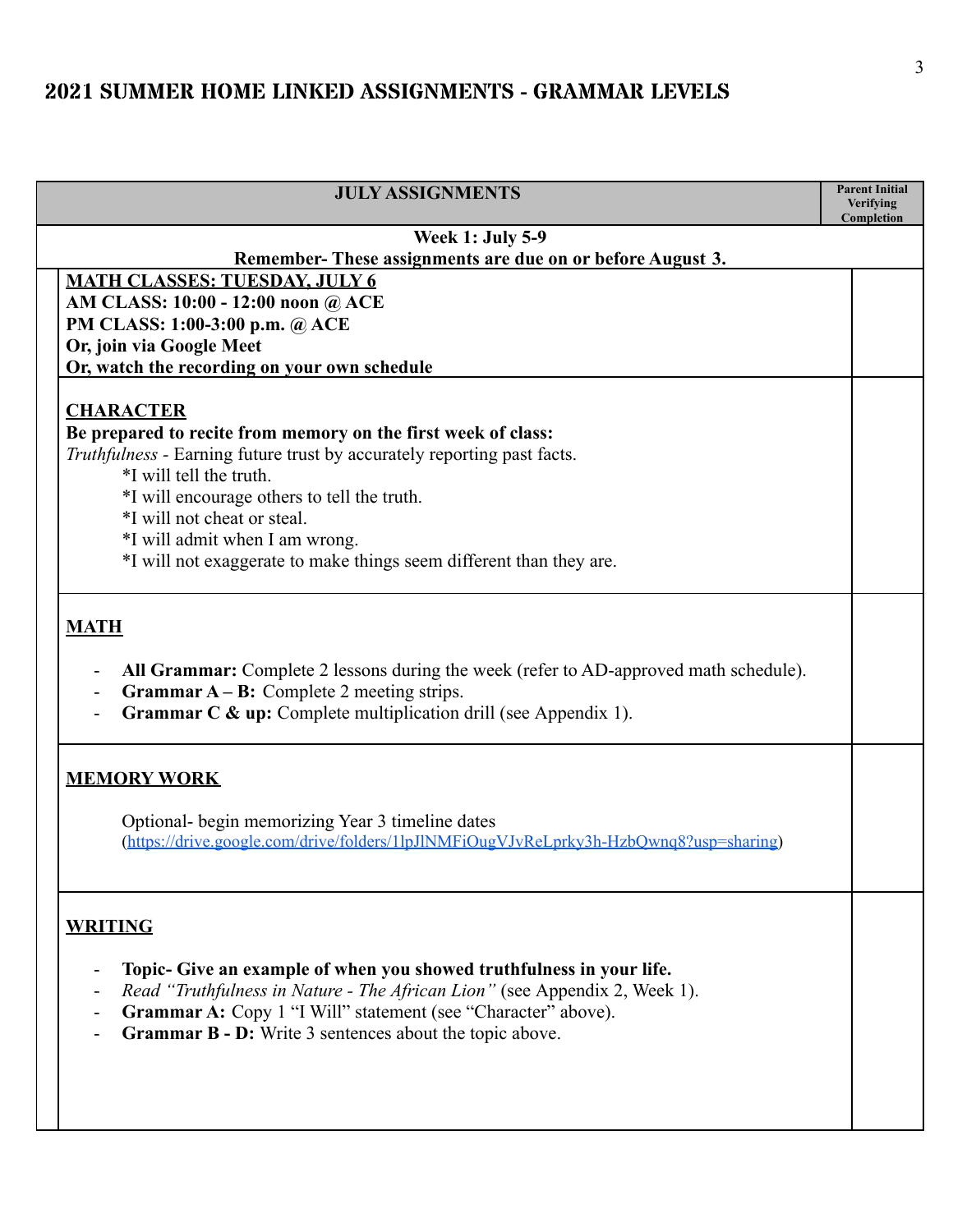### **TYPING**

- **Grammar A & B (Optional):** Using typing program of your choice, spend 10 minutes per week practicing typing skills.
- **Grammar C & D:** Using typing program of your choice, spend at least 10 minutes per week practicing typing skills. When you reach the typing goal of 15 wpm, print out the website certificate, and turn it into your AD (before Week 22) for a special reward.

Suggested typing programs: Typing.com; typingclub.com; typedojo.com

#### **READ/PHONOGRAMS**

- **Grammar A & B:** Recite phonograms 1 time through (Use your phonogram cards or the YouTube link: <http://www.youtube.com/watch?v=UfEvBTaZh8Q>).
- **Grammar A & B students:** Read 4 books per week (early reader, Bob, Dr. Seuss, etc.); write book titles and pages read on *Reading Log* (see Appendix 3)
- **Grammar C & D:** Read at least 1 chapter book in July (grade appropriate, your choice); write book titles and pages read on *Reading Log* (see Appendix 3).

#### **SCIENCE**

- Optional: Nature Journal
- Print the nature journal:
- https://drive.google.com/file/d/1cPXZfGXSLviq1gOljpkcwuOugMM1khJ\_/view?usp=sharing
- Or see this websites for ideas: <https://theartofsimple.net/nature-journaling-with-kids/>

#### **LATIN REVIEW**

If you completed the Primer A Latin course this school year, you have the option of completing summer HLAs to enhance your Latin skills.

- **Primer A:** Do Week 1 Latin Primer A Worksheet & study Week 1 Latin Primer A review words (see Appendix 4).
- Use these resources (purchase with SIF): <https://classicalacademicpress.com/pages/what-is-my-library>

- Optional- begin completing Health & PE standards.
- Print the Health & PE standards here:
- <https://drive.google.com/drive/folders/16XriNndPadnWEIguntPmh2mHcpLKQ1ab?usp=sharing>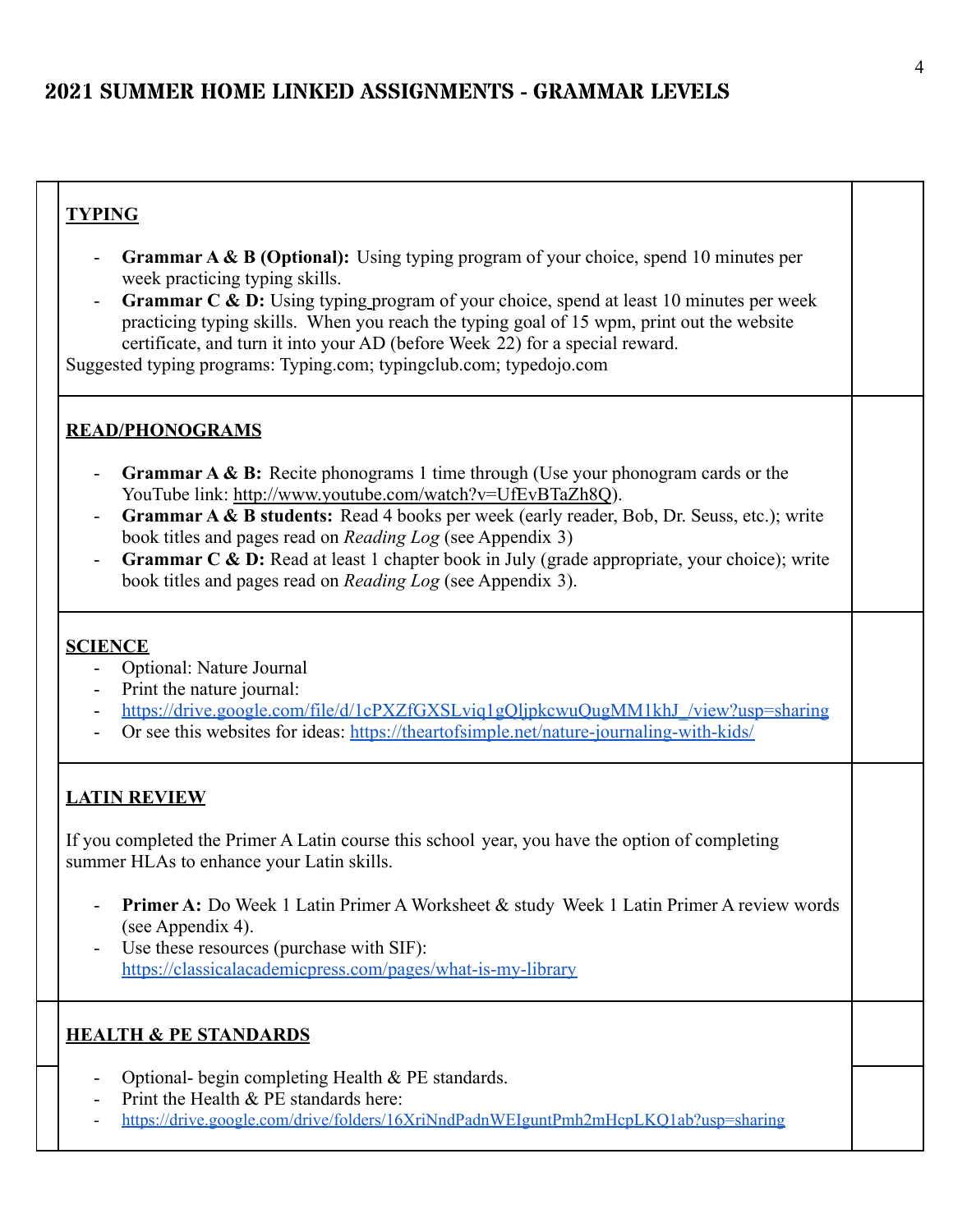| <b>Week 2: July 12-16</b><br>REMEMBER-These assignments are to be turned in on or before August 3.                                                                                                                                                                                                                                                                | <b>Parent Initial</b><br>Verifying<br>Completion |
|-------------------------------------------------------------------------------------------------------------------------------------------------------------------------------------------------------------------------------------------------------------------------------------------------------------------------------------------------------------------|--------------------------------------------------|
| <b>CHARACTER</b>                                                                                                                                                                                                                                                                                                                                                  |                                                  |
| Be prepared to recite from memory on the first week of class:<br><i>Truthfulness</i> - Earning future trust by accurately reporting past facts.<br>*I will tell the truth.<br>*I will encourage others to tell the truth.<br>*I will not cheat or steal.<br>*I will admit when I am wrong.<br>*I will not exaggerate to make things seem different than they are. |                                                  |
| <b>MATH</b>                                                                                                                                                                                                                                                                                                                                                       |                                                  |
| All Grammar: Complete 2 lessons during week (refer to your AD-approved math<br>schedule).<br><b>Grammar <math>A - B</math>:</b> Complete 2 meeting strips.<br>$\overline{\phantom{a}}$<br><b>Grammar C &amp; up:</b> Complete multiplication drill (see Appendix 1).                                                                                              |                                                  |
| <b>MEMORY WORK</b>                                                                                                                                                                                                                                                                                                                                                |                                                  |
| Optional- begin memorizing Year 3 timeline dates<br>(https://drive.google.com/drive/folders/1lpJlNMFiOugVJvReLprky3h-HzbQwnq8?usp=sharing)                                                                                                                                                                                                                        |                                                  |
| <b>WRITING</b>                                                                                                                                                                                                                                                                                                                                                    |                                                  |
| Topic- How can you exemplify one or more of the Truthfulness "I Wills" in your life?<br>Read "Will to Be Truthful" (see Appendix 2, Week 2).                                                                                                                                                                                                                      |                                                  |
| Grammar A: Write 1 sentence about the topic above.<br><b>Grammar B - D:</b> Write 3 sentences about the topic above.                                                                                                                                                                                                                                              |                                                  |
|                                                                                                                                                                                                                                                                                                                                                                   |                                                  |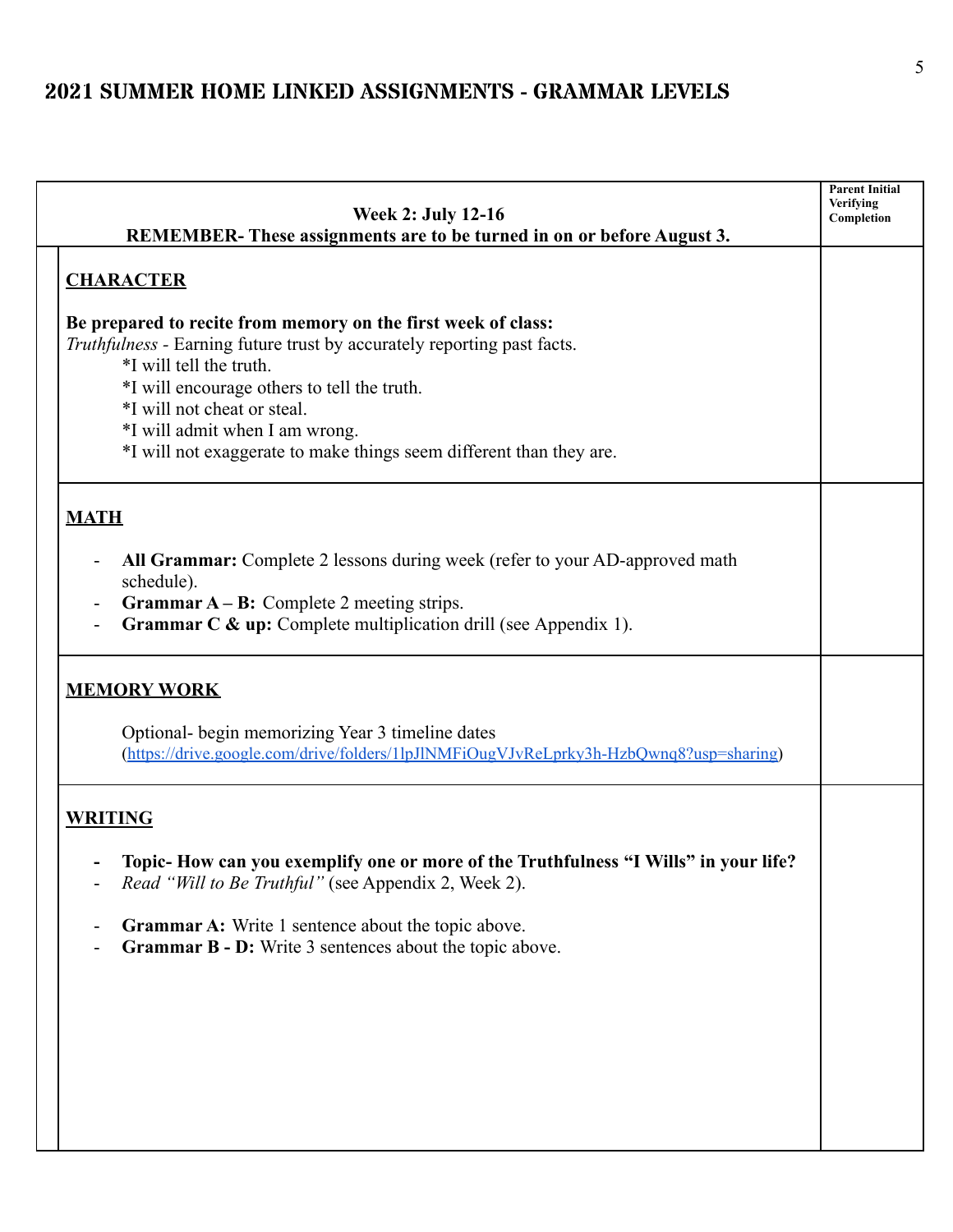### **TYPING**

- **Grammar A & B (Optional):** Using typing program of your choice, spend 10 minutes per week practicing typing skills.
- **Grammar C & D:** Using typing program of your choice, spend at least 10 minutes per week practicing typing skills. When you reach the typing goal of 15 wpm, print out the website certificate, and turn it into your AD (before Week 22) for a special reward.

Suggested typing programs: Typing.com; typingclub.com; typedojo.com

#### **READ/PHONOGRAMS**

- **Grammar A & B:** Recite phonograms 1 time through (Use your phonogram cards or the YouTube link: <http://www.youtube.com/watch?v=UfEvBTaZh8Q>).
- **Grammar A & B students:** Read 4 books per week (early reader, Bob, Dr. Seuss, etc.); write book titles and pages read on *Reading Log* (see Appendix 3)
- **Grammar C & D:** Read at least 1 chapter book in July (grade appropriate, your choice); write book titles and pages read on *Reading Log* (see Appendix 3).

#### **SCIENCE**

- Optional: Nature Journal
- Print the nature journal:
- https://drive.google.com/file/d/1cPXZfGXSLviq1gOljpkcwuQugMM1khJ\_/view?usp=sharing
- Or see this websites for ideas:<https://theartofsimple.net/nature-journaling-with-kids/>

#### **LATIN REVIEW**

If you completed the Primer A Latin course this school year, you have the option of completing summer HLAs to enhance your Latin skills.

- **Primer A:** Do Week 1 Latin Primer A Worksheet & study Week 1 Latin Primer A review words (see Appendix 4).
- Use these resources (purchase with SIF): <https://classicalacademicpress.com/pages/what-is-my-library>

- Optional- begin completing Health & PE standards.
- Print the Health & PE standards here: <https://drive.google.com/drive/folders/16XriNndPadnWEIguntPmh2mHcpLKQ1ab?usp=sharing>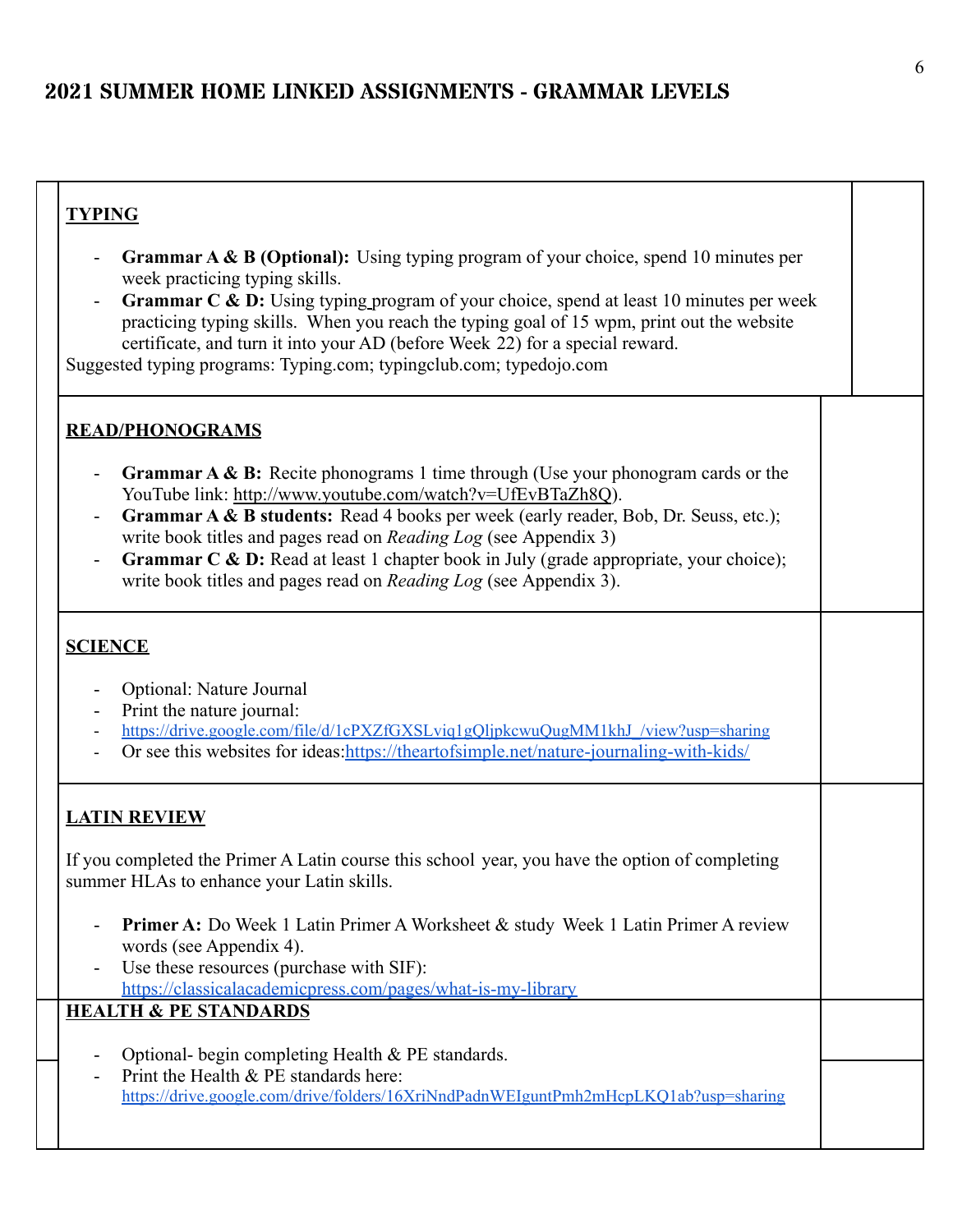| Week 3: July 19-23                                                                                                                                                                                                                                                                                                                                         | <b>Parent Initial</b><br>Verifying<br>Completion |
|------------------------------------------------------------------------------------------------------------------------------------------------------------------------------------------------------------------------------------------------------------------------------------------------------------------------------------------------------------|--------------------------------------------------|
| Remember-These assignments are due on or before August 3.                                                                                                                                                                                                                                                                                                  |                                                  |
| <b>CHARACTER</b>                                                                                                                                                                                                                                                                                                                                           |                                                  |
| Be prepared to recite from memory on the first week of class:<br>Truthfulness - Earning future trust by accurately reporting past facts.<br>*I will tell the truth.<br>*I will encourage others to tell the truth.<br>*I will not cheat or steal.<br>*I will admit when I am wrong.<br>*I will not exaggerate to make things seem different than they are. |                                                  |
| <b>MATH</b>                                                                                                                                                                                                                                                                                                                                                |                                                  |
| All Grammar: Complete 2 lessons during week (refer to your AD-approved math<br>schedule).<br><b>Grammar <math>A - B</math>:</b> Complete 2 meeting strips.<br>$\blacksquare$<br><b>Grammar C &amp; up:</b> Complete multiplication drill (see Appendix 1).                                                                                                 |                                                  |
| <b>MEMORY WORK</b><br>Optional- begin memorizing Year 3 timeline dates<br>(https://drive.google.com/drive/folders/1lpJlNMFiOugVJvReLprky3h-HzbQwnq8?usp=sharing)                                                                                                                                                                                           |                                                  |
| <b>WRITING</b><br>Complete Book Report about book read in July (see Appendix 5)<br><b>Grammar A:</b> Complete questions $1 - 5$ and draw a picture about your book.<br><b>Grammar B &amp; C:</b> Complete questions $1 - 8$ .<br><b>Grammar D:</b> Complete questions $1 - 10$ .                                                                           |                                                  |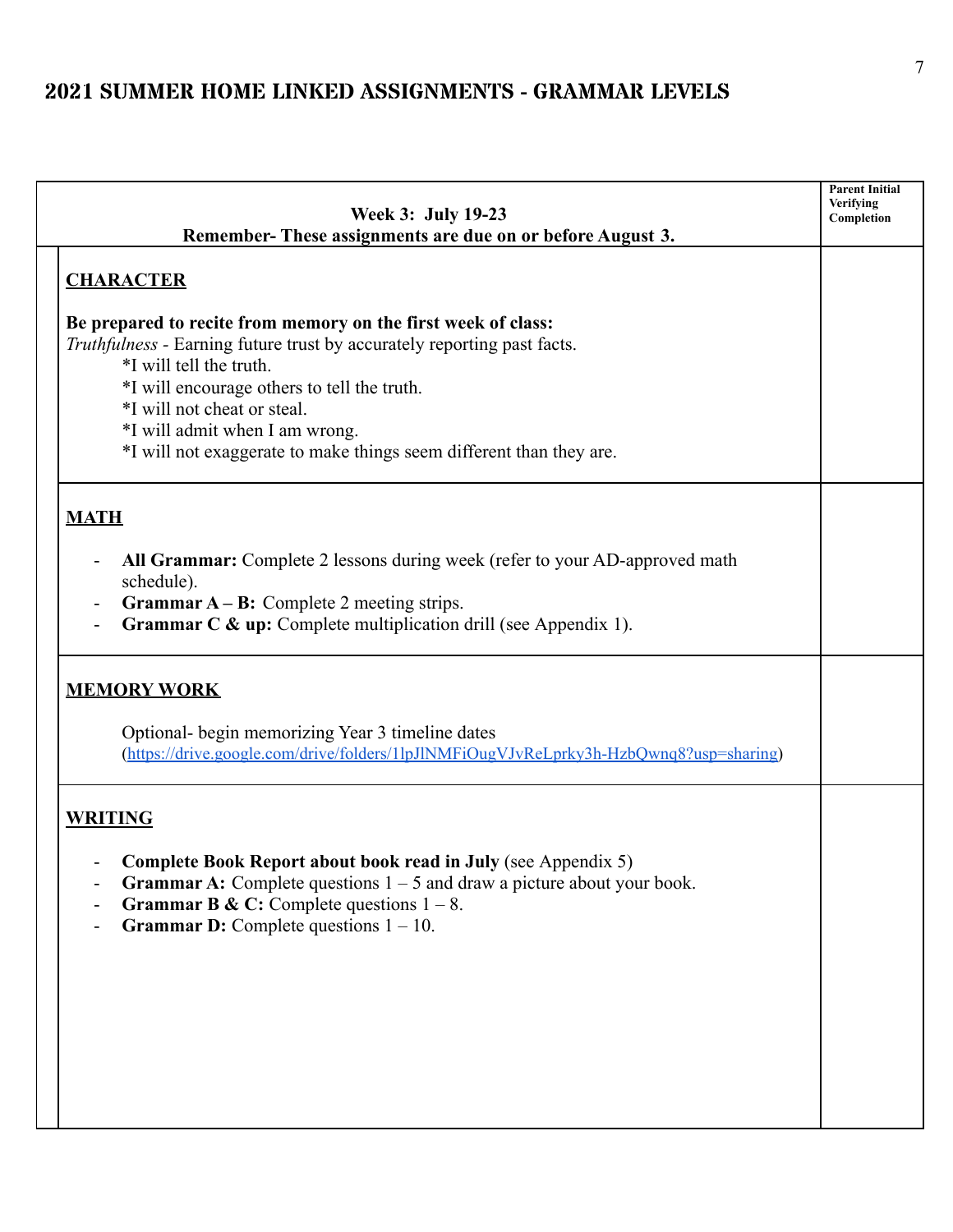|--|

- **Grammar A & B (Optional):** Using typing program of your choice, spend 10 minutes per week practicing typing skills.
- **Grammar C & D:** Using typing program of your choice, spend at least 10 minutes per week practicing typing skills. When you reach the typing goal of 15 wpm, print out the website certificate, and turn it into your AD (before Week 22) for a special reward.

Suggested typing programs: Typing.com; typingclub.com; typedojo.com

#### **READ/PHONOGRAMS**

- **Grammar A & B:** Recite phonograms 1 time through (Use your phonogram cards or the YouTube link: <http://www.youtube.com/watch?v=UfEvBTaZh8Q>).
- **Grammar A & B students:** Read 4 books per week (early reader, Bob, Dr. Seuss, etc.); write book titles and pages read on *Reading Log* (see Appendix 3)
- **Grammar C & D:** Read at least 1 chapter book in July (grade appropriate, your choice); write book titles and pages read on *Reading Log* (see Appendix 3).

#### **SCIENCE**

- Optional: Nature Journal
- Print the nature journal:
- https://drive.google.com/file/d/1cPXZfGXSLviq1gOljpkcwuQugMM1khJ\_/view?usp=sharing
- Or see this websites for ideas:<https://theartofsimple.net/nature-journaling-with-kids/>

#### **LATIN REVIEW**

If you completed the Primer A Latin course this school year, you have the option of completing summer HLAs to enhance your Latin skills.

- **Primer A:** Do Week 1 Latin Primer A Worksheet & study Week 1 Latin Primer A review words (see Appendix 4).
- Use these resources (purchase with SIF): <https://classicalacademicpress.com/pages/what-is-my-library>

- Optional- begin completing Health & PE standards.
- Print the Health & PE standards here:
- <https://drive.google.com/drive/folders/16XriNndPadnWEIguntPmh2mHcpLKQ1ab?usp=sharing>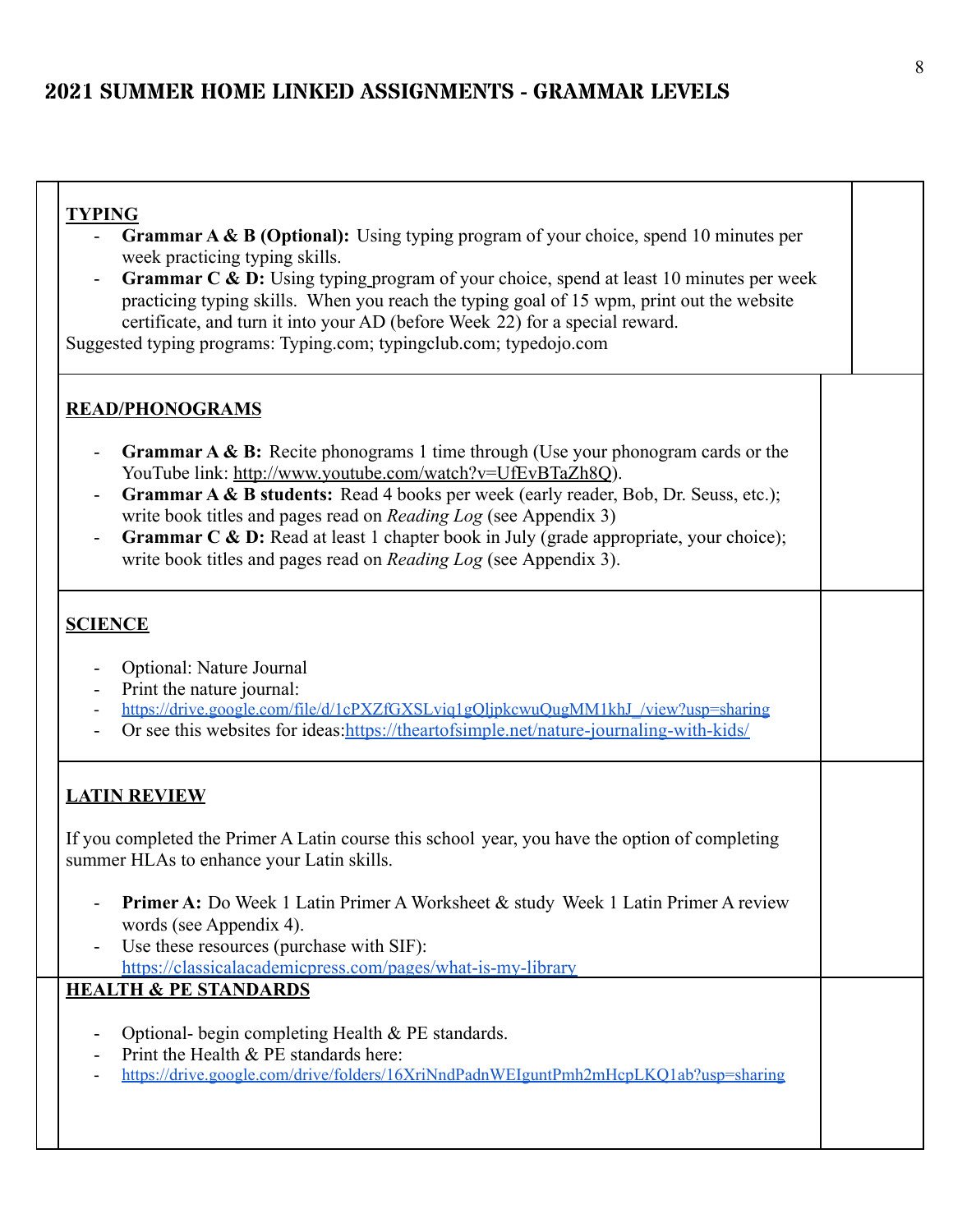| <b>AUGUST ASSIGNMENTS</b>                                                                                                                                                                                                   |                                    |
|-----------------------------------------------------------------------------------------------------------------------------------------------------------------------------------------------------------------------------|------------------------------------|
| Week 4: August 2-6                                                                                                                                                                                                          |                                    |
| Remember-These assignments are due at Parent/Student Orientation on August 31.                                                                                                                                              |                                    |
| <b>MATH CLASSES: TUESDAY, AUGUST 3</b>                                                                                                                                                                                      | <b>Parent Initial</b><br>Verifying |
| AM CLASS: 10:00 - 12:00 noon                                                                                                                                                                                                | Completion                         |
| PM CLASS: 1:00-3:00 p.m.                                                                                                                                                                                                    |                                    |
| Or, join via Google Meet                                                                                                                                                                                                    |                                    |
| Or, watch the recording on your own schedule                                                                                                                                                                                |                                    |
| <b>CHARACTER</b>                                                                                                                                                                                                            |                                    |
| Be prepared to recite from memory on the first week of class:                                                                                                                                                               |                                    |
| Truthfulness - Earning future trust by accurately reporting past facts.                                                                                                                                                     |                                    |
| *I will tell the truth.                                                                                                                                                                                                     |                                    |
| *I will encourage others to tell the truth.                                                                                                                                                                                 |                                    |
| *I will not cheat or steal.                                                                                                                                                                                                 |                                    |
| *I will admit when I am wrong.                                                                                                                                                                                              |                                    |
| *I will not exaggerate to make things seem different than they are.                                                                                                                                                         |                                    |
|                                                                                                                                                                                                                             |                                    |
| <b>MATH</b>                                                                                                                                                                                                                 |                                    |
| All Grammar: Complete 2 lessons during week (refer to your AD-approved math<br>schedule).<br><b>Grammar A – B:</b> Complete 2 meeting strips.<br><b>Grammar C &amp; up:</b> Complete multiplication drill (see Appendix 1). |                                    |
| <b>MEMORY WORK</b>                                                                                                                                                                                                          |                                    |
| Optional- begin memorizing Year 3 timeline dates<br>(https://drive.google.com/drive/folders/1lpJlNMFiOugVJvReLprky3h-HzbQwnq8?usp=sharing)                                                                                  |                                    |
| <b>WRITING</b>                                                                                                                                                                                                              |                                    |
| Topic- Give an example of a time when you chose to do the right thing.                                                                                                                                                      |                                    |
| Read "Truthfulness in History: Worth Every Penny" (see Appendix 2, Week 4).                                                                                                                                                 |                                    |
| Grammar A: Write 1 sentence about the topic above.                                                                                                                                                                          |                                    |
| <b>Grammar B - D</b> : Write 3 sentences about the topic above.                                                                                                                                                             |                                    |
|                                                                                                                                                                                                                             |                                    |
|                                                                                                                                                                                                                             |                                    |
|                                                                                                                                                                                                                             |                                    |
|                                                                                                                                                                                                                             |                                    |
|                                                                                                                                                                                                                             |                                    |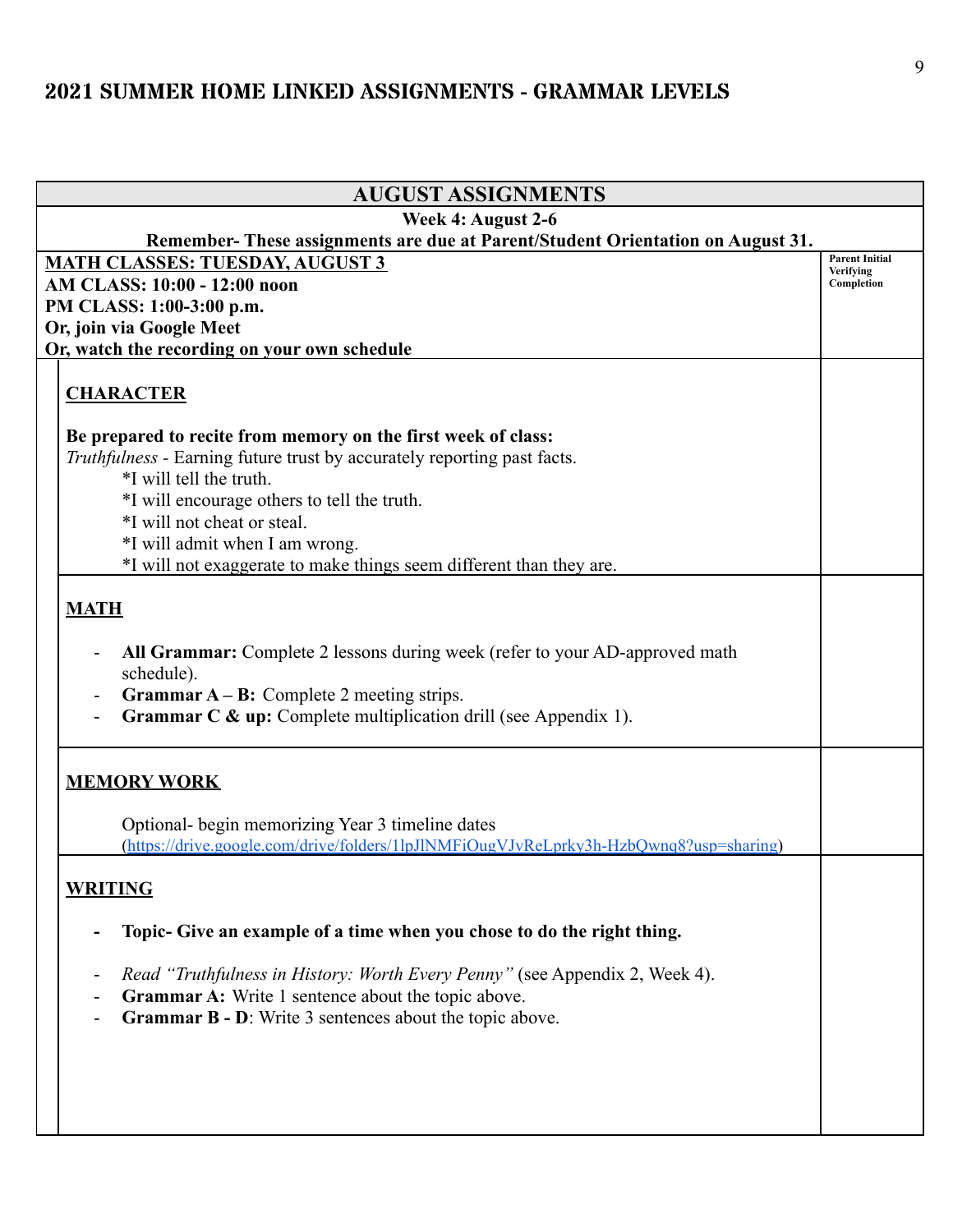| ╲<br>г. |
|---------|
|---------|

- **Grammar A & B (Optional):** Using typing program of your choice, spend 10 minutes per week practicing typing skills.
- **Grammar C & D:** Using typing program of your choice, spend at least 10 minutes per week practicing typing skills. When you reach the typing goal of 15 wpm, print out the website certificate, and turn it into your AD (before Week 22) for a special reward.

Suggested typing programs: Typing.com; typingclub.com; typedojo.com

#### **READ/PHONOGRAMS**

- **Grammar A & B:** Recite phonograms 1 time through (Use your phonogram cards or the YouTube link: <http://www.youtube.com/watch?v=UfEvBTaZh8Q>).
- **Grammar A & B students:** Read 4 books per week (early reader, Bob, Dr. Seuss, etc.); write book titles and pages read on *Reading Log* (see Appendix 3)
- **Grammar C & D:** Read at least 1 chapter book in August (grade appropriate, your choice); write book titles and pages read on *Reading Log* (see Appendix 3).

#### **SCIENCE**

- Optional: Nature Journal
- Print the nature journal:
- [https://drive.google.com/file/d/1cPXZfGXSLviq1gQljpkcwuQugMM1khJ\\_/view?usp=sharing](https://drive.google.com/file/d/1cPXZfGXSLviq1gQljpkcwuQugMM1khJ_/view?usp=sharing)
- Or see this websites for ideas: <https://theartofsimple.net/nature-journaling-with-kids/>

#### **LATIN REVIEW**

If you completed the Primer A Latin course this school year, you have the option of completing summer HLAs to enhance your Latin skills.

- Primer A: Do Week 1 Latin Primer A Worksheet & study Week 1 Latin Primer A review words (see Appendix 4).
- Use these resources (purchase with SIF): <https://classicalacademicpress.com/pages/what-is-my-library>

- Optional- begin completing Health & PE standards.
- Print the Health  $&$  PE standards here:
- <https://drive.google.com/drive/folders/16XriNndPadnWEIguntPmh2mHcpLKQ1ab?usp=sharing>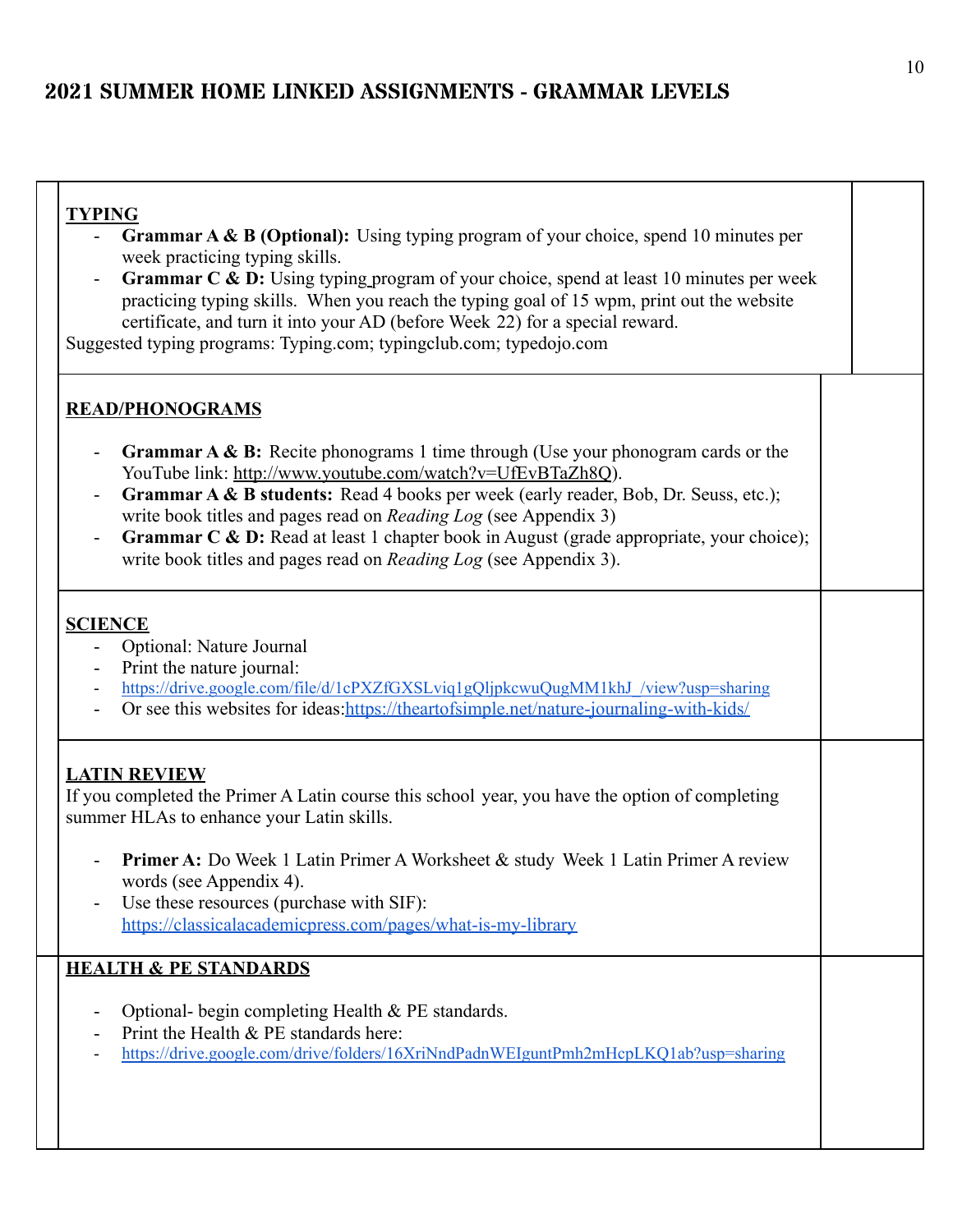| Week 5: August 9-13<br>Remember-These assignments are due at Parent/Student Orientation on August 31.                                                                                                                                                                                                                                                      | <b>Parent Initial</b><br><b>Verifying</b><br>Completion |
|------------------------------------------------------------------------------------------------------------------------------------------------------------------------------------------------------------------------------------------------------------------------------------------------------------------------------------------------------------|---------------------------------------------------------|
| <b>CHARACTER</b>                                                                                                                                                                                                                                                                                                                                           |                                                         |
| Be prepared to recite from memory on the first week of class:<br>Truthfulness - Earning future trust by accurately reporting past facts.<br>*I will tell the truth.<br>*I will encourage others to tell the truth.<br>*I will not cheat or steal.<br>*I will admit when I am wrong.<br>*I will not exaggerate to make things seem different than they are. |                                                         |
| <b>MATH</b>                                                                                                                                                                                                                                                                                                                                                |                                                         |
| All Grammar: Complete 2 lessons during the week (refer to your AD-approved math<br>schedule).<br>Grammar A & B: Complete 2 meeting strips.<br>$\overline{\phantom{a}}$<br>Grammar C & D: Complete multiplication drill (see Appendix 1).                                                                                                                   |                                                         |
| <b>MEMORY WORK</b>                                                                                                                                                                                                                                                                                                                                         |                                                         |
| Optional- begin memorizing Year 3 timeline dates<br>(https://drive.google.com/drive/folders/1lpJlNMFiOugVJvReLprky3h-HzbQwnq8?usp=sharing)                                                                                                                                                                                                                 |                                                         |
| <b>WRITING</b><br>Topic- Give an example of a time when you were virtuous. What positive outcome<br>came from choosing virtue? Read "The Pocket Watch Story" (see Appendix 2, Week 5)<br><b>Grammar A:</b> Write 1 sentence about the topic above.<br><b>Grammar B - D:</b> Write 3 sentences about the topic above.                                       |                                                         |
|                                                                                                                                                                                                                                                                                                                                                            |                                                         |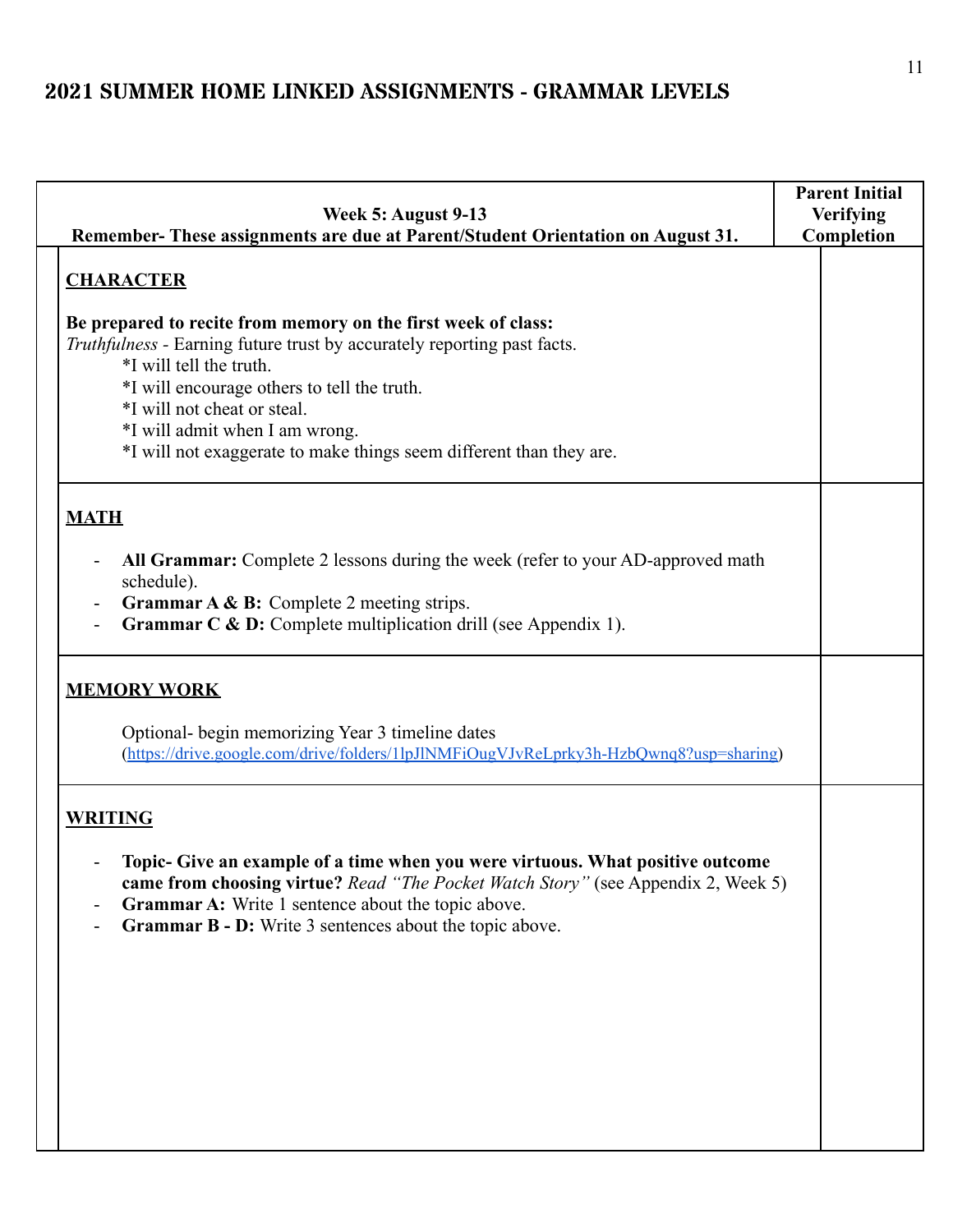### **TYPING**

- **Grammar A & B (Optional):** Using typing program of your choice, spend 10 minutes per week practicing typing skills.
- **Grammar C & D:** Using typing program of your choice, spend at least 10 minutes per week practicing typing skills. When you reach the typing goal of 15 wpm, print out the website certificate, and turn it into your AD (before Week 22) for a special reward.

Suggested typing programs: Typing.com; typingclub.com; typedojo.com

#### **READ/PHONOGRAMS**

- **Grammar A & B:** Recite phonograms 1 time through (Use your phonogram cards or the YouTube link: <http://www.youtube.com/watch?v=UfEvBTaZh8Q>).
- **Grammar A & B students:** Read 4 books per week (early reader, Bob, Dr. Seuss, etc.); write book titles and pages read on *Reading Log* (see Appendix 3)
- **Grammar C & D:** Read at least 1 chapter book in August (grade appropriate, your choice); write book titles and pages read on *Reading Log* (see Appendix 3).

#### **SCIENCE**

- Optional: Nature Journal
- Print the nature journal:
- https://drive.google.com/file/d/1cPXZfGXSLviq1gOljpkcwuQugMM1khJ\_/view?usp=sharing
- Or see this websites for ideas:<https://theartofsimple.net/nature-journaling-with-kids/>

#### **LATIN REVIEW**

If you completed the Primer A Latin course this school year, you have the option of completing summer HLAs to enhance your Latin skills.

- **Primer A:** Do Week 1 Latin Primer A Worksheet & study Week 1 Latin Primer A review words (see Appendix 4).
- Use these resources (purchase with SIF): <https://classicalacademicpress.com/pages/what-is-my-library>

- Optional- begin completing Health  $&$  PE standards.
- Print the Health  $&$  PE standards here:
- <https://drive.google.com/drive/folders/16XriNndPadnWEIguntPmh2mHcpLKQ1ab?usp=sharing>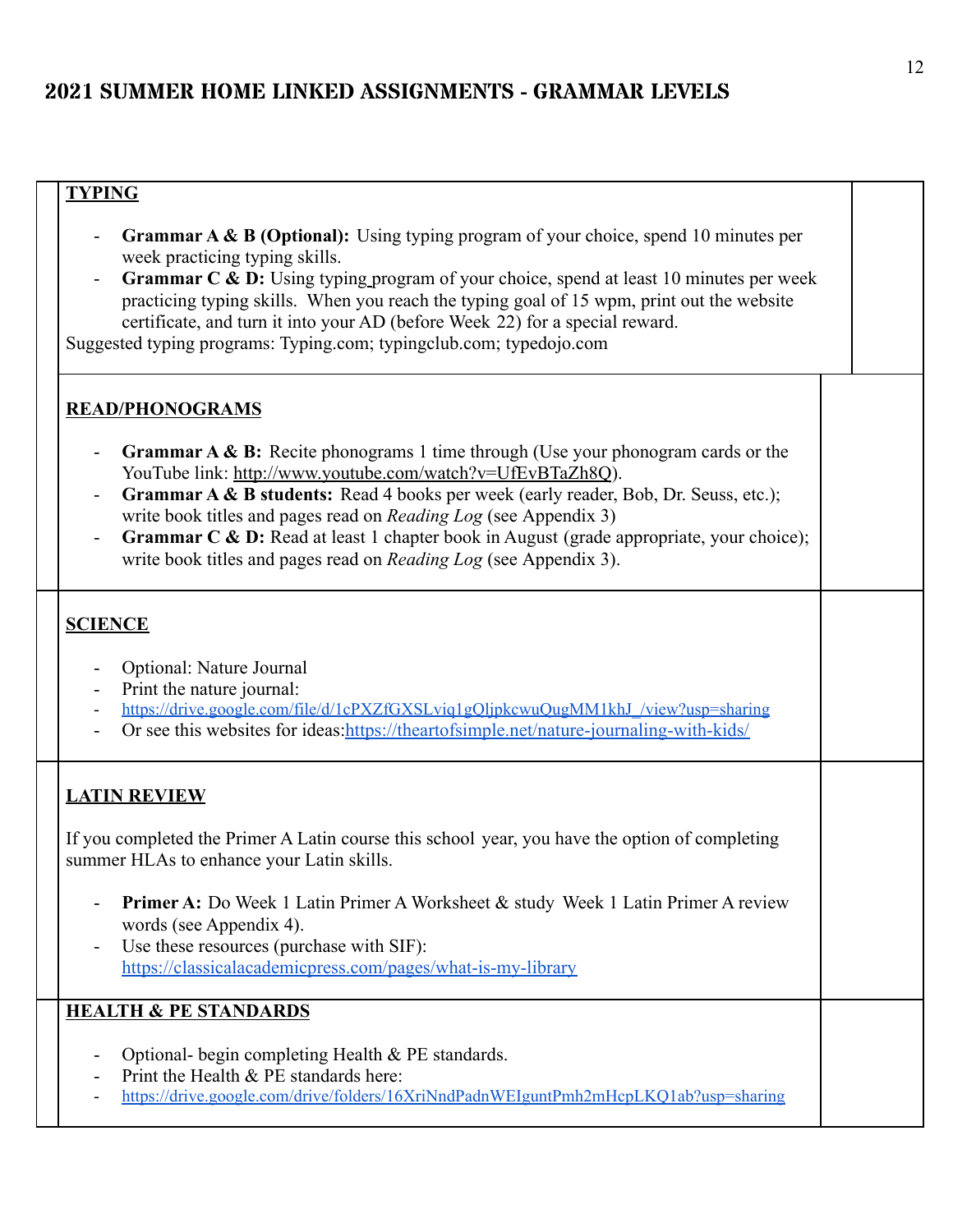| <b>Week 6: August 16-20</b><br>Remember-These assignments are due at Parent/Student Orientation on August 31.                                                                                                                                                                                                                                                                                                                                                                                   | <b>Parent Initial</b><br><b>Verifying Completion</b> |
|-------------------------------------------------------------------------------------------------------------------------------------------------------------------------------------------------------------------------------------------------------------------------------------------------------------------------------------------------------------------------------------------------------------------------------------------------------------------------------------------------|------------------------------------------------------|
| <b>CHARACTER</b><br>Be prepared to recite from memory on the first week of class:<br>Truthfulness - Earning future trust by accurately reporting past facts.<br>*I will tell the truth.<br>*I will encourage others to tell the truth.<br>*I will not cheat or steal.<br>*I will admit when I am wrong.<br>*I will not exaggerate to make things seem different than they are.                                                                                                                  |                                                      |
| <b>MATH</b><br>All Grammar: Complete 2 lessons during the week (refer to your AD-approved math<br>schedule).<br><b>Grammar A &amp; B:</b> Complete 2 meeting strips.<br><b>Grammar C &amp; D:</b> Complete multiplication drill (see Appendix 1).                                                                                                                                                                                                                                               |                                                      |
| <b>MEMORY WORK</b><br>Optional- begin memorizing Year 3 timeline dates<br>(https://drive.google.com/drive/folders/1lpJlNMFiOugVJvReLprky3h-HzbQwnq8?usp=sharing)                                                                                                                                                                                                                                                                                                                                |                                                      |
| <b>WRITING</b><br>Complete Book Report about book read in August (see Appendix 5)<br><b>Grammar A:</b> Complete questions $1 - 5$ and draw a picture about your book.<br><b>Grammar B &amp; C:</b> Complete questions $1 - 8$ .<br><b>Grammar D:</b> Complete questions $1 - 9$ .                                                                                                                                                                                                               |                                                      |
| <b>TYPING</b><br><b>Grammar A &amp; B (Optional):</b> Using typing program of your choice, spend 10 minutes per<br>week practicing typing skills.<br>Grammar C & D: Using typing program of your choice, spend at least 10 minutes per week<br>practicing typing skills. When you reach the typing goal of 15 wpm, print out the website<br>certificate, and turn it into your AD (before Week 22) for a special reward.<br>Suggested typing programs: Typing.com; typingclub.com; typedojo.com |                                                      |